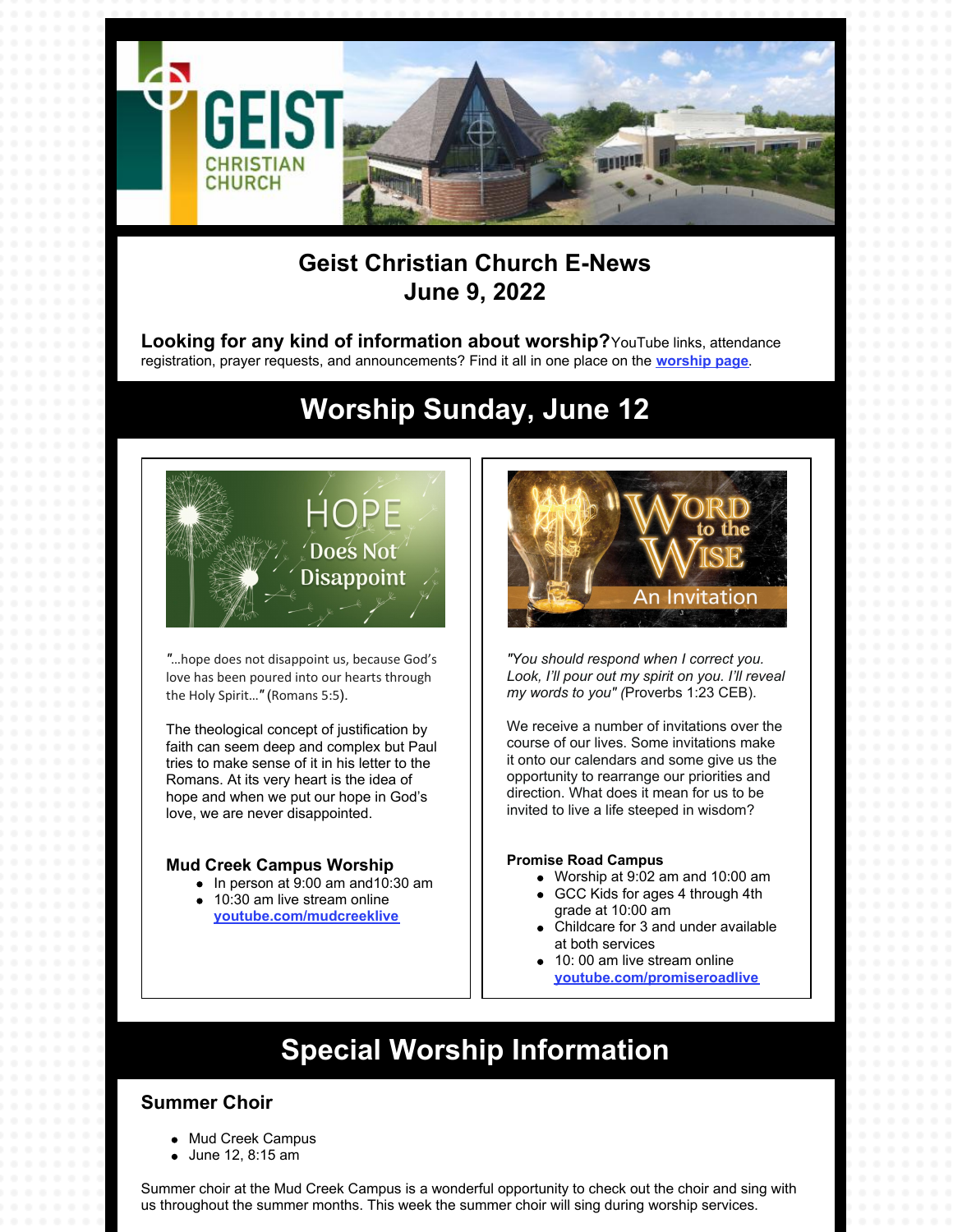Rehearsal is at 8:15 am in the Music Suite. The choir will sing one anthem and lead the hymns during both services.

The choir is open to all singers, high-school age to adults. For more information, contact Schuyler Brinson, minister of music, at **[schuyler.brinson@geistchristian.org](mailto:schuyler.brinson@geistchristian.org)**.

## **Connect**

### **Geist Goes Out**

- Thursday, July 7 (New Date)
- Victory Field, Indianapolis, Indians vs. Iowa Cubs

Join us as we go out to the ballpark. We will meet at Victory Field and sit together in section 103. Tickets cost \$11 each.

Fill out **this [form](https://docs.google.com/forms/d/e/1FAIpQLSdHTpI_Vm5xOfxR0TObJB0ZQsDJ62cZD8w7sz0xZqRliTYHgg/viewform?usp=sf_link)** to reserve your spot.

Use **our [payment](https://www.eservicepayments.com/cgi-bin/Vanco_ver3.vps?appver3=wWsk24ZWJSTZKsGd1RMKlg0BDvsSG3VIWQCPJNNxD8upkiY7JlDavDsozUE7KG0nFx2NSo8LdUKGuGuF396vbZ5UQKRsPBi1g0XqATBcik4iYnTg5dP4O6rpX5QvPEWlBhHDN59kLZFffwKfYERpQhzatKxiy3bc4Xumz99m2Rc=&ver=3) portal** to purchase your ticket(s). Simply note "Indians game" on the miscellaneous line.

Email **[connect@geistchristian.org](mailto:connect@geistchristian.org)** for more information.

### **Keenagers**

- Friday, June 24, 8:30 am–2:30 pm
- Mud Creek Campus
- Cost is \$17, plus lunch

The Keenagers will visit Hunter's Honey Farm for the Royal Treatment. During our tour, we will visit the honey house and the beehives, roll our own beeswax candle, and bottle our own honey. Following our tour, we will head to Gray Brothers Cafeteria for some southern comfort food. We have 25 spots, so please RSVP to **[Kyle.Brown@geistchristian.org](mailto:Kyle.Brown@geistchristian.org)**.

## **Service**

### **Summer Mission with Amazing Grace Christian Church**

Both campuses of Geist Christian Church will be partnering with Amazing Grace Christian Church throughout the summer to collect backpack supplies for children before they head back to school in the fall. Different items will be collected each week. Monetary donations are always welcome to cover the cost of the backpacks and to supplement items collected.

The week of June 12-18: Paper, Etc.

- Spiral notebooks wide-ruled
- Spiral notebooks college ruled
- Loose-leaf paper wide-ruled
- Loose-leaf paper college-ruled
- Index Cards
- **•** Sticky Notes
- Sticky Flags



# **Children & Youth**

### **Five.6 Mission**

Wednesday, June 22, & Thursday, June 23, 8 am-4 pm

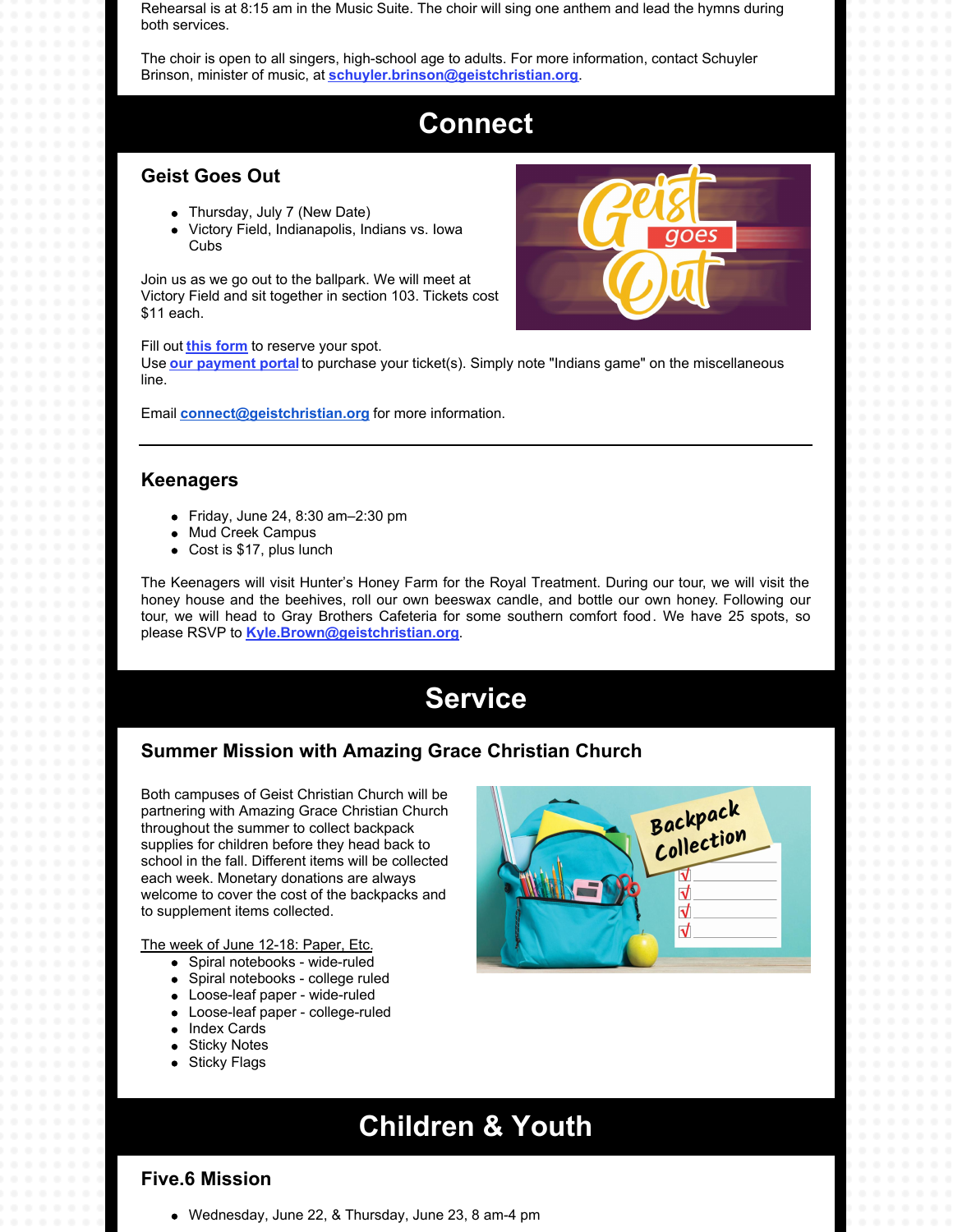• Promise Road Campus

Mission is an important part of one's faith development. In June, the Five.6 Ministry is providing a two-day mission experience for children entering fifth or sixth grade. (Students can attend one or both days.)

These two days will include fun, fellowship, and service to a variety of mission partners within the Indianapolis area. Kids will need to pack their own lunch and embrace an attitude of gratitude. If you would like to know more or RSVP your child, please contact **[children@geistchristian.org](mailto:children@geistchristian.org)**.

### **VBS Volunteers Needed!**



Compassion Camp VBS is next week and we can use you!

Join us for 1, 2, 3 or 4 days for a fun-filled VBS where we learn to spread LOVINGKINDNESS!

**Sign up [here!](https://geistchristian.shelbynextchms.com/external/form/b3b6e3d9-785c-4140-89a1-7cfeb0edeff9)**

### **On The Case**

A 4-day VBS series from the New Testament about spiritual habits.

- July 12-15, 6-8 pm
- Mud Creek Campus
- Dinner will be served at 5:30 pm

Take a four-day journey with kid detectives as they dig into a few of Jesus's parables to solve the mysteries of how to grow their faith and how to care for, serve, and love others. They'll discover that the answers have been there all along: spend time with God, spend time with others, use your gifts, and share your story. **[Register](https://forms.office.com/r/C5pWHP5YNP) here!**

### **Summer Lunches with Pastor Sam**

- Monday, June 13th at 12pm
- Shake Shack
- For youth who have completed grades 6-12

Meet Pastor Sam out for lunch this summer! We'll share a meal, check-in, and explore a Bible character and their story together. T

his coming Monday we'll meet at Shake Shack to talk about Esther and how she saved her people.

### **GCC Youth at White River**

- Wednesday, June 15, 2-5:30 pm
- Meet at Promise Road Campus
- Open to all youth who have completed grades 6-12

Come on out for an afternoon of kayaking and canoeing at White River Canoe Company. We will meet at Promise Road and bus up to White River. We will be kayaking/canoeing for about 1 to 1.5

Kayaking & Canoeing Wednesday, June 15th | 2:00pm **Promise Road Campus** 

CASE

hours. Please bring a water bottle, a waterproof bag for your belongings if you have one, and sunscreen/bug spray. Wear clothes and shoes you don't mind getting wet! You must wear your shoes while in your kayak or canoe.

RSVP here: **<https://geistchristian.org/white-river-rsvp/>**.